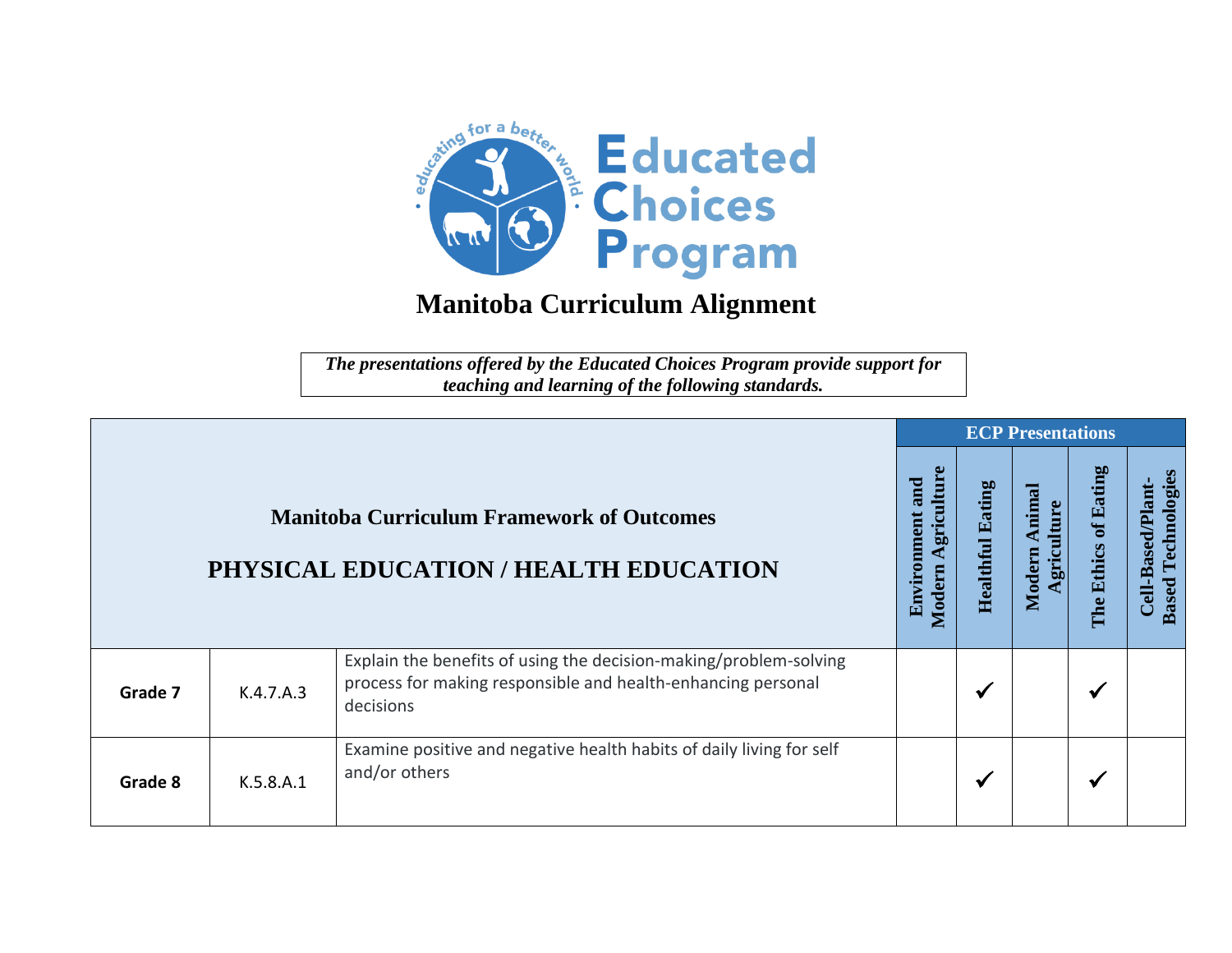| Grade 8  | K.5.8.A.2   | Examine lifestyle practices (e.g., physical activity habits, nutritional<br>habits, use of tobacco and alcohol, rest habits, personal hygiene, stress<br>management) and their effects on body systems (e.g., contribute to<br>or prevent coronary heart disease, diabetes, hypertension, cancer,<br>osteoporosis, obesity, depression). |              | $\checkmark$ |   | ✔ |  |
|----------|-------------|------------------------------------------------------------------------------------------------------------------------------------------------------------------------------------------------------------------------------------------------------------------------------------------------------------------------------------------|--------------|--------------|---|---|--|
|          | K.5.8.C.1a  | Evaluate information related to healthy body weight and body image.                                                                                                                                                                                                                                                                      |              | $\checkmark$ |   | ✔ |  |
|          | S.5.8.A.3a  | Develop a personal plan that includes daily health practices (e.g.,<br>physical activity participation, healthy food choices, positive<br>thinking) to maintain a healthy body.                                                                                                                                                          |              | $\checkmark$ |   | √ |  |
| Grade 10 | K.4.S2.A.3  | Analyze factors (i.e., values, beliefs, peers, media, environment,<br>finances) that influence personal and/or group decisions for active,<br>healthy lifestyles.                                                                                                                                                                        | $\checkmark$ |              | ✔ |   |  |
|          | K.5.S2.A.2  | Demonstrate knowledge of healthy lifestyle practices that contribute<br>to disease/illness prevention, including mental illness/disorders.                                                                                                                                                                                               |              | ✔            |   | ✔ |  |
|          | K.5.S2.C.1a | Determine the nutritional value of a variety of foods (e.g., fast foods,<br>fad diets, snack foods) using Canada's Food Guide to Healthy<br>Eating (CFGHE) and other resources.                                                                                                                                                          |              | $\checkmark$ |   | √ |  |
|          | K.5.S2.C.1b | Explain the importance of daily food choices for health promotion at<br>various life stages (e.g., fetal development, childhood, adolescence,<br>senior years) and for the prevention of chronic disease (e.g., heart<br>disease, cancer, type II diabetes, osteoporosis).                                                               |              | ✔            |   | ✔ |  |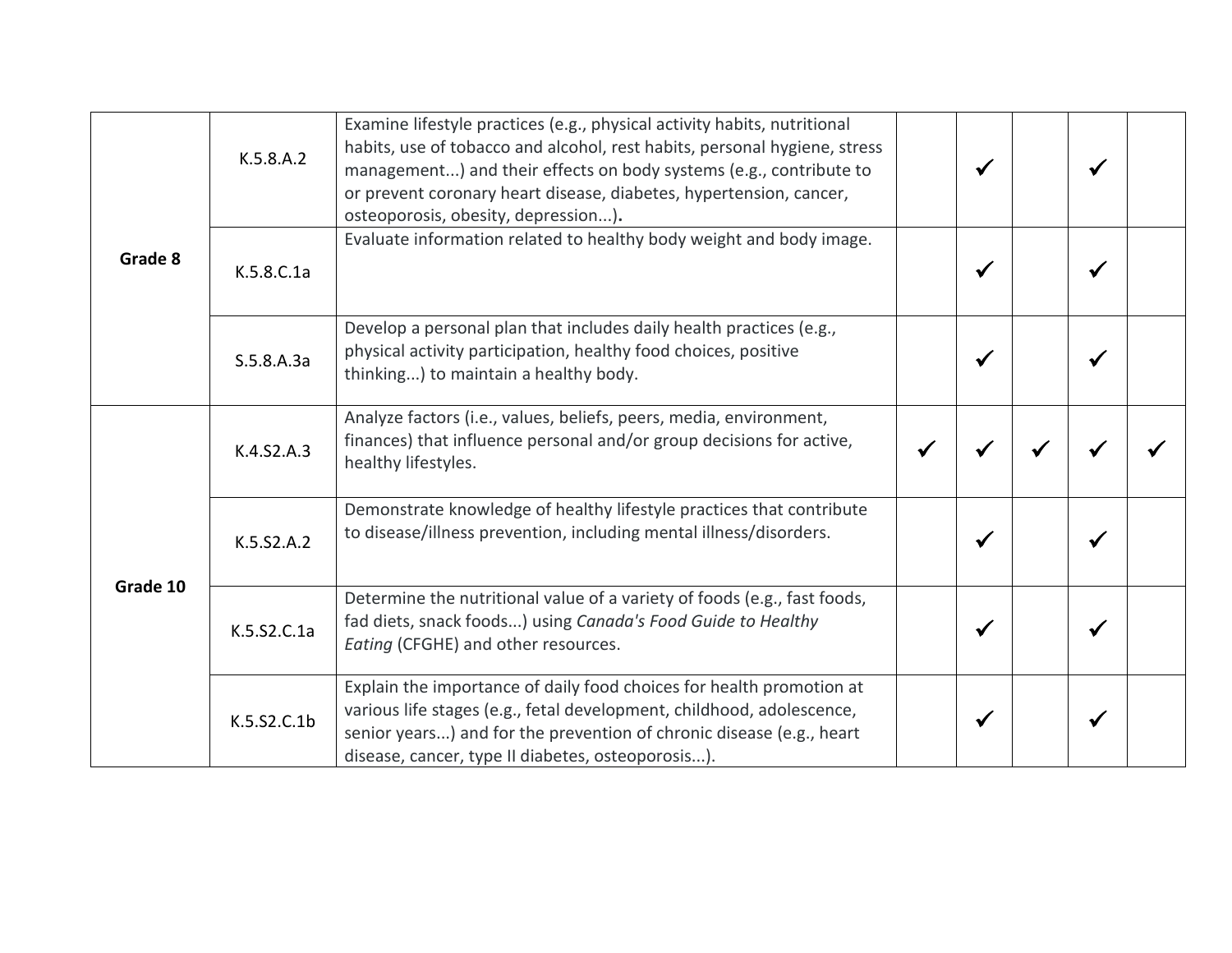|         |              |                                                                                                                                                             | <b>ECP Presentations</b>                     |                            |                             |                      |                                                |  |
|---------|--------------|-------------------------------------------------------------------------------------------------------------------------------------------------------------|----------------------------------------------|----------------------------|-----------------------------|----------------------|------------------------------------------------|--|
|         |              | <b>Manitoba Curriculum Framework of Outcomes</b><br><b>SCIENCE</b>                                                                                          | Modern Agriculture<br><b>Environment and</b> | Eating<br><b>Healthful</b> | Modern Animal<br>griculture | The Ethics of Eating | <b>Based Technologies</b><br>Cell-Based/Plant- |  |
|         | $7 - 0 - 8d$ | Describe examples of how technologies have evolved over time in<br>response to changing needs and scientific advances.                                      |                                              |                            |                             | $\checkmark$         |                                                |  |
|         | $7 - 0 - 8g$ | Discuss societal, environmental, and economic impacts of scientific and<br>technological endeavours. Include: local and global impacts.                     |                                              |                            |                             | ✔                    |                                                |  |
| Grade 7 | 7-0-9e       | Be sensitive and responsible in maintaining a balance between the<br>needs of humans and a sustainable environment.                                         | $\checkmark$                                 |                            |                             | $\checkmark$         |                                                |  |
|         | $7 - 0 - 9f$ | Consider both immediate and long-term effects of their actions.                                                                                             | $\checkmark$                                 |                            | ✔                           | $\checkmark$         |                                                |  |
|         | $7 - 1 - 05$ | Identify and describe positive and negative examples of human<br>interventions that have an impact on ecological succession or the<br>makeup of ecosystems. | √                                            |                            |                             | $\checkmark$         |                                                |  |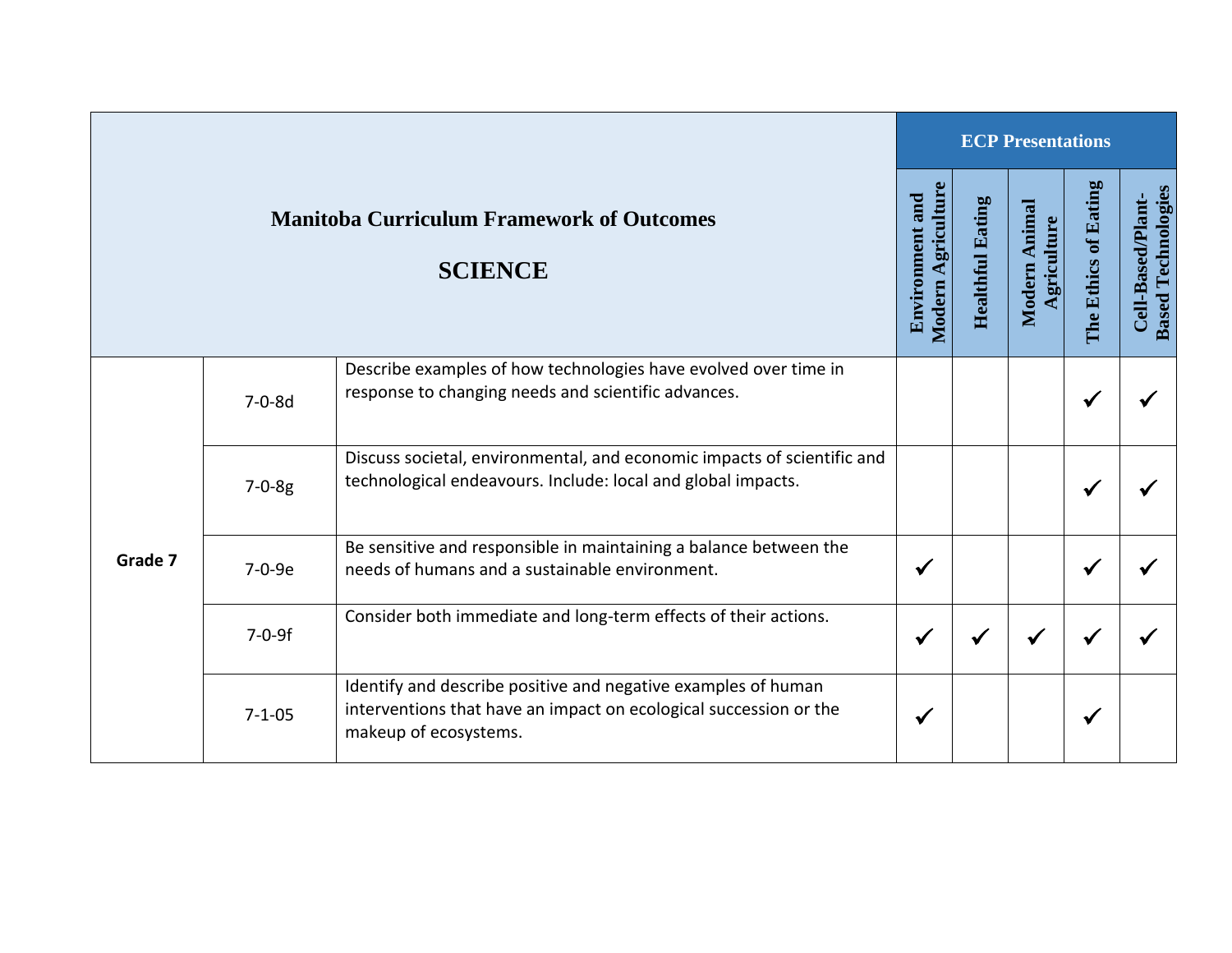| Grade 7  | $7 - 1 - 06$  | Identify environmental, social, and economic factors that should be<br>considered in the management and preservation of ecosystems.                              |  |              |  |
|----------|---------------|------------------------------------------------------------------------------------------------------------------------------------------------------------------|--|--------------|--|
|          | $8 - 0 - 8d$  | Describe examples of how technologies have evolved over time in<br>response to changing needs and scientific advances.                                           |  | $\checkmark$ |  |
| Grade 8  | $8 - 0 - 8g$  | Discuss societal, environmental, and economic impacts of scientific and<br>technological endeavours. Include: local and global impacts.                          |  | $\checkmark$ |  |
|          | 8-0-9e        | Be sensitive and responsible in maintaining a balance between the<br>needs of humans and a sustainable environment.                                              |  | ✔            |  |
|          | $8 - 0 - 9f$  | Consider both immediate and long-term effects of their actions.                                                                                                  |  | ✔            |  |
|          | $8 - 4 - 17$  | Identify substances that may pollute water, related environmental and<br>societal impacts of pollution, and ways to reduce or eliminate effects<br>of pollution. |  | $\checkmark$ |  |
|          | $S1-0-8d$     | Describe examples of how technologies have evolved in response to<br>changing needs and scientific advances.                                                     |  |              |  |
| Senior 1 | $S1-0-9e$     | Be sensitive and responsible in maintaining a balance between the<br>needs of humans and a sustainable environment.                                              |  |              |  |
|          | $S1-0-9f$     | Demonstrate personal involvement and be proactive with respect to<br>STSE issues.                                                                                |  |              |  |
|          | $S2 - 1 - 07$ | Describe potential consequences of introducing new species and<br>species extinction on an ecosystem.                                                            |  |              |  |
| Senior 2 | $S2 - 1 - 10$ | Investigate how human activities affect an ecosystem and use the<br>decision-making process to propose a course of action to enhance its<br>sustainability.      |  | $\checkmark$ |  |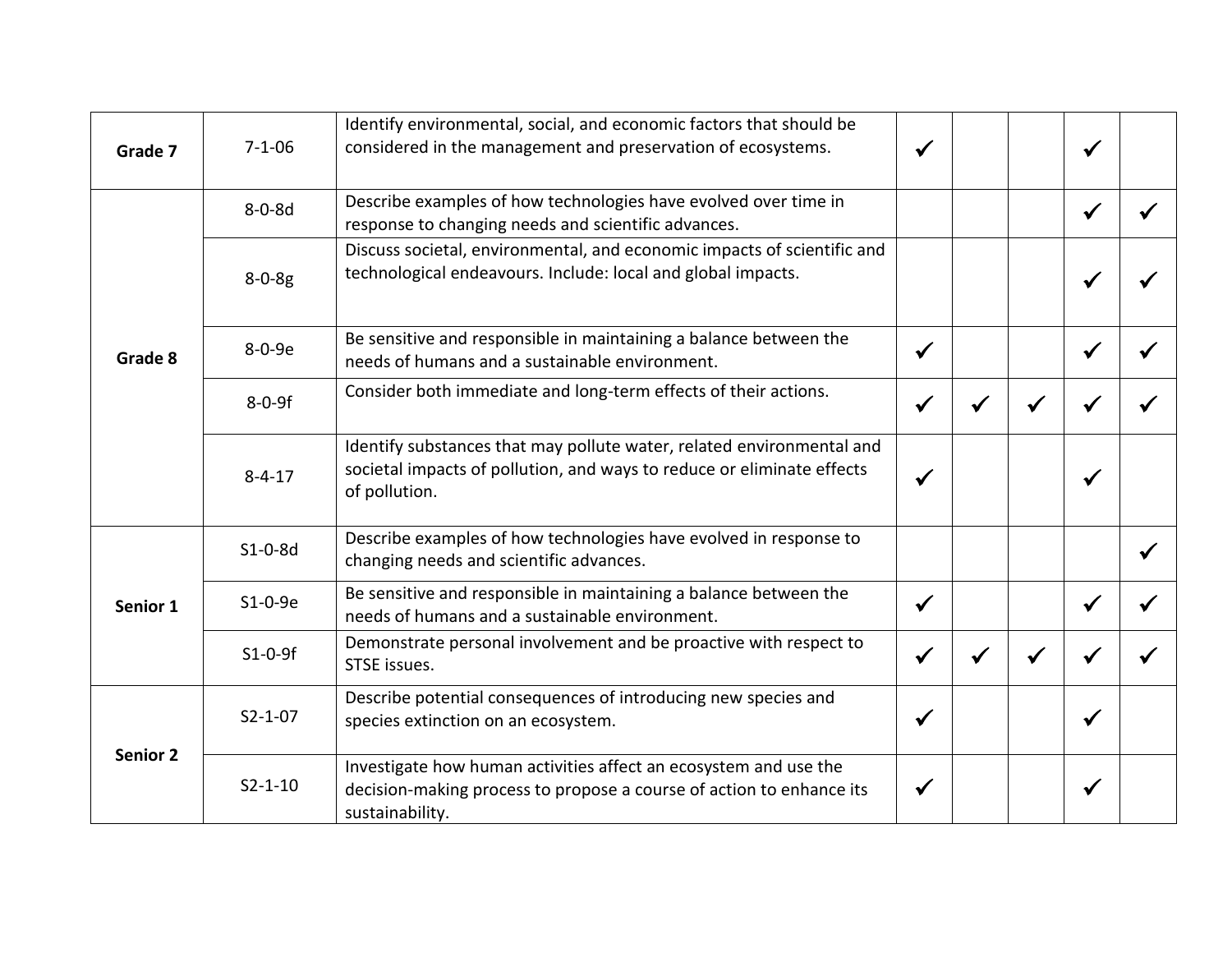| Senior 2                                                     | $S2 - 4 - 08$     | Discuss potential consequences of climate change.                                                                                                                                 |              |              |              |  |
|--------------------------------------------------------------|-------------------|-----------------------------------------------------------------------------------------------------------------------------------------------------------------------------------|--------------|--------------|--------------|--|
|                                                              | B11-1-01          | Increase awareness of personal wellness, as well as personal and family<br>health history                                                                                         |              | $\checkmark$ | $\checkmark$ |  |
| Grade 11<br><b>Biology</b>                                   | B11-1-03          | Recognize how individual wellness choices affect others.                                                                                                                          |              |              |              |  |
|                                                              | B11-2-09          | Identify dietary sources for each of the six basic types of nutrients-<br>carbohydrates, lipids, proteins, vitamins, minerals, and water.                                         |              | $\checkmark$ |              |  |
|                                                              | B11-2-10          | Evaluate personal food intake and related food decisions.                                                                                                                         |              |              |              |  |
|                                                              | B11-2-12          | Use the decision-making process to investigate an issue related to<br>digestion and nutrition.                                                                                    |              |              |              |  |
|                                                              | B11-3-17          | Identify personal lifestyle choices that contribute to cardiovascular and<br>respiratory wellness.                                                                                |              | $\checkmark$ | $\checkmark$ |  |
| Grade 12                                                     | B12-5-01          | Discuss a variety of reasons for maintaining biodiversity                                                                                                                         | $\checkmark$ |              | $\checkmark$ |  |
| <b>Biology</b>                                               | B12-5-02          | Describe strategies used to conserve biodiversity                                                                                                                                 | $\checkmark$ |              | $\checkmark$ |  |
| Senior 3                                                     | <b>GLOB</b>       | Explore problems and issues that demonstrate interdependence<br>among science, technology, society, and the environment.                                                          | $\checkmark$ |              | ✔            |  |
| <b>Current</b><br><b>Topics in</b><br>the<br><b>Sciences</b> | SLO <sub>B1</sub> | Describe scientific and technological developments, past and present,<br>and appreciate their impact on individuals, societies, and the<br>environment, both locally and globally |              |              |              |  |
|                                                              | SLO <sub>B3</sub> | Identify the factors that affect health and explain the relationships of<br>personal habits, lifestyle choices, and human health, both individual<br>and social.                  |              |              | √            |  |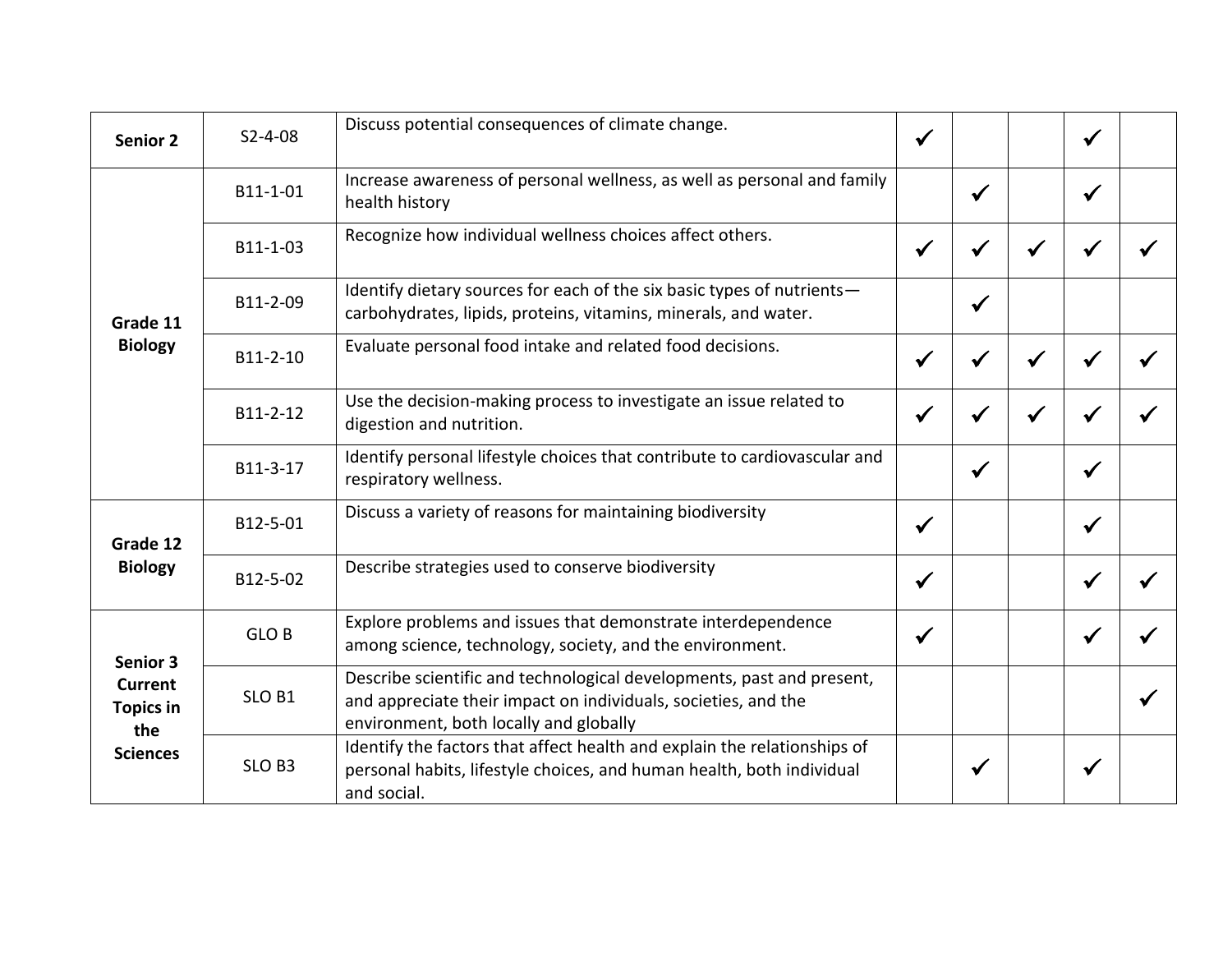| <b>Senior 3</b><br>Current<br><b>Topics in</b> | SLO B5            | Identify and demonstrate actions that promote a sustainable<br>environment, society, and economy, both locally and globally.                                                 |  |  |  |
|------------------------------------------------|-------------------|------------------------------------------------------------------------------------------------------------------------------------------------------------------------------|--|--|--|
| the<br><b>Sciences</b>                         | SLO <sub>C3</sub> | Demonstrate appropriate critical thinking and decision-making skills<br>and attitudes when choosing a course of action based on scientific and<br>technological information. |  |  |  |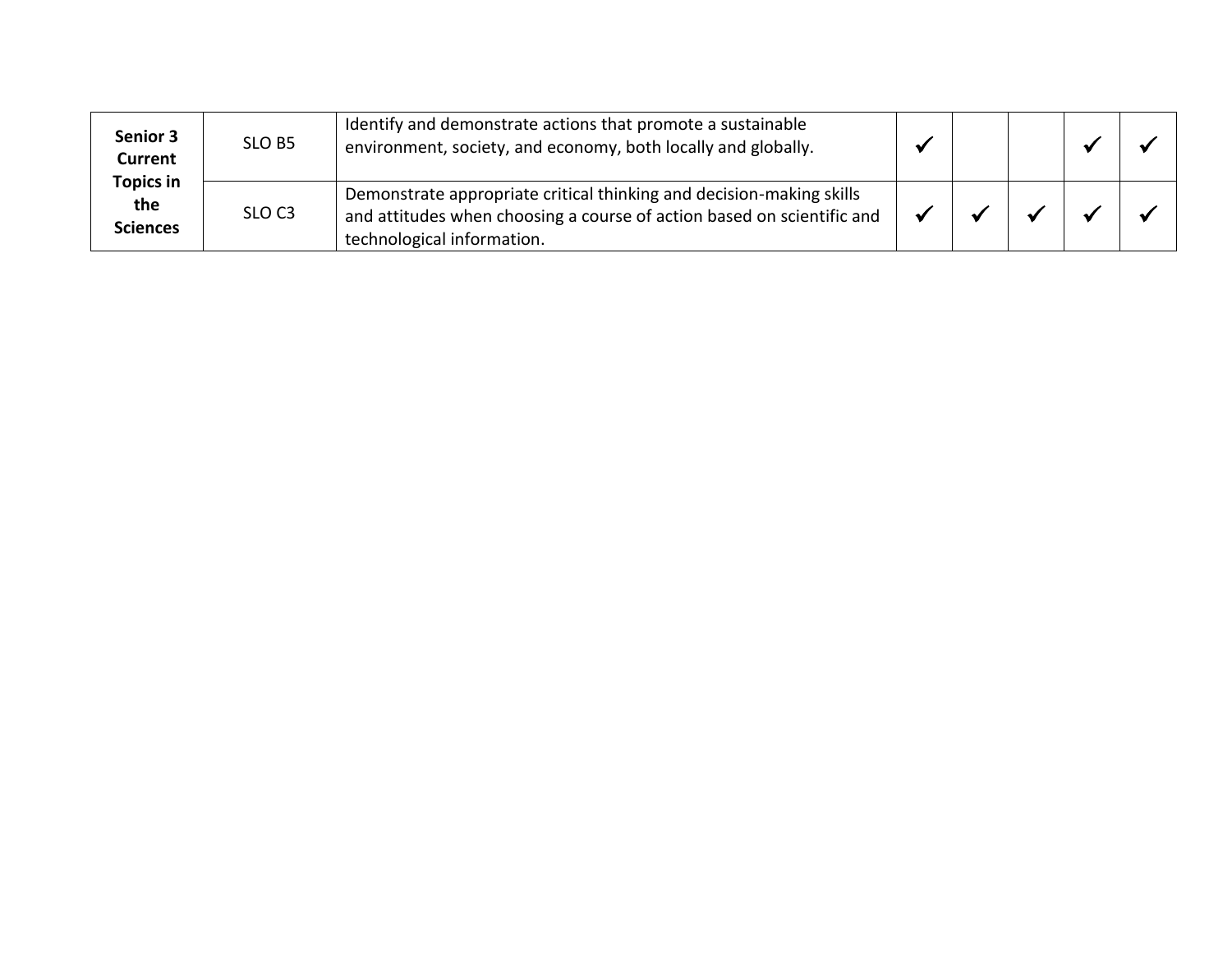|         |        |                                                                                                                                                                                                                 |                                              | <b>ECP Presentations</b> |                              |                      |                                                |  |
|---------|--------|-----------------------------------------------------------------------------------------------------------------------------------------------------------------------------------------------------------------|----------------------------------------------|--------------------------|------------------------------|----------------------|------------------------------------------------|--|
|         |        | <b>Novia Scotia Renewed Curriculum</b><br><b>SOCIAL STUDIES</b>                                                                                                                                                 | Modern Agriculture<br><b>Environment and</b> | <b>Healthful Eating</b>  | Modern Animal<br>Agriculture | The Ethics of Eating | <b>Based Technologies</b><br>Cell-Based/Plant- |  |
| Grade 7 | 7.4.2  | Give examples of the impact of human activity on the natural<br>environment in a society of Europe or the Americas. Examples:<br>endangered plant and animal species, reforestation, restoration of<br>wetlands | ✔                                            |                          |                              | ✔                    |                                                |  |
|         | KE-052 | Identify issues related to food production and distribution in a society of<br>Europe or the Americas.                                                                                                          | $\checkmark$                                 | $\checkmark$             |                              | ✔                    |                                                |  |
|         | KE-053 | Describe sustainable development issues in a society of Europe or the<br>Americas.                                                                                                                              | $\checkmark$                                 |                          |                              |                      |                                                |  |
|         | KL-026 | Identify human activities that contribute to climate change                                                                                                                                                     | $\checkmark$                                 |                          |                              |                      |                                                |  |
|         | KL-027 | Describe social, environmental, and economic consequences of climate<br>change.                                                                                                                                 | $\checkmark$                                 |                          |                              | ✔                    |                                                |  |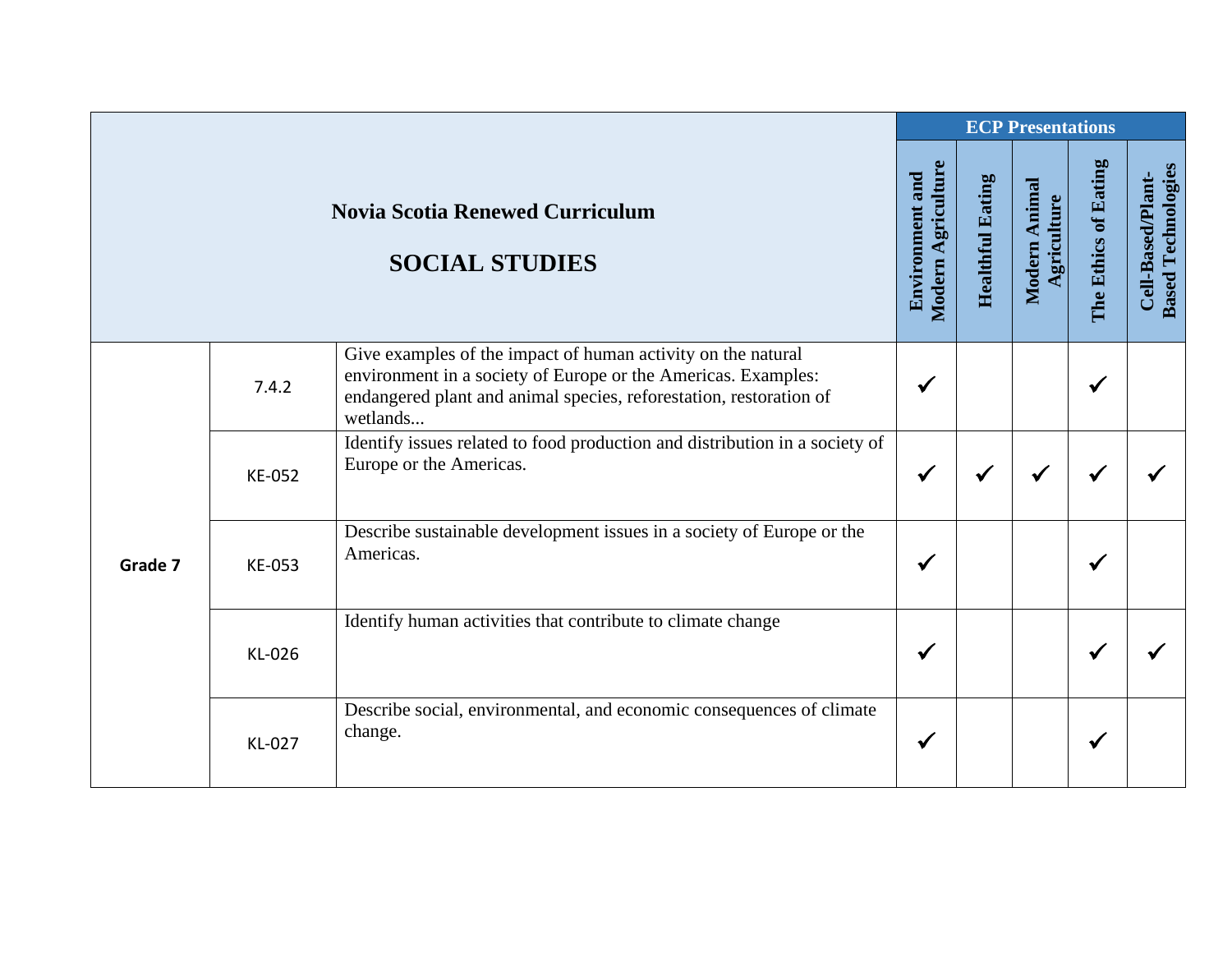| Grade 7  | VE-017   | Be willing to consider the consequences of their consumer choices.                                                              | $\checkmark$ | $\checkmark$ | $\checkmark$ |  |
|----------|----------|---------------------------------------------------------------------------------------------------------------------------------|--------------|--------------|--------------|--|
|          |          |                                                                                                                                 |              |              |              |  |
| Grade 9  | KG-036   | Give examples of decisions that reflect the responsibilities of global<br>citizenship. Include: personal and national decisions |              | ✔            |              |  |
|          | KE-051   | Analyze possible consequences of their consumer choices.                                                                        | $\checkmark$ | ✔            | √            |  |
|          | KL-028   | Evaluate Canadian concerns and commitments regarding environmental<br>stewardship and sustainability.                           | ✔            |              |              |  |
|          | VE-017   | Be willing to consider the impact of their consumer choices.                                                                    | $\checkmark$ |              |              |  |
|          | $VG-012$ | Be willing to consider local, national, and global interests in their<br>decisions and actions.                                 | $\checkmark$ | √            | $\checkmark$ |  |
|          | VL-007   | Be willing to make personal choices to sustain the environment.                                                                 | $\checkmark$ |              |              |  |
| Grade 10 | KE-044   | Identify the stages involved in food production and distribution.                                                               |              |              |              |  |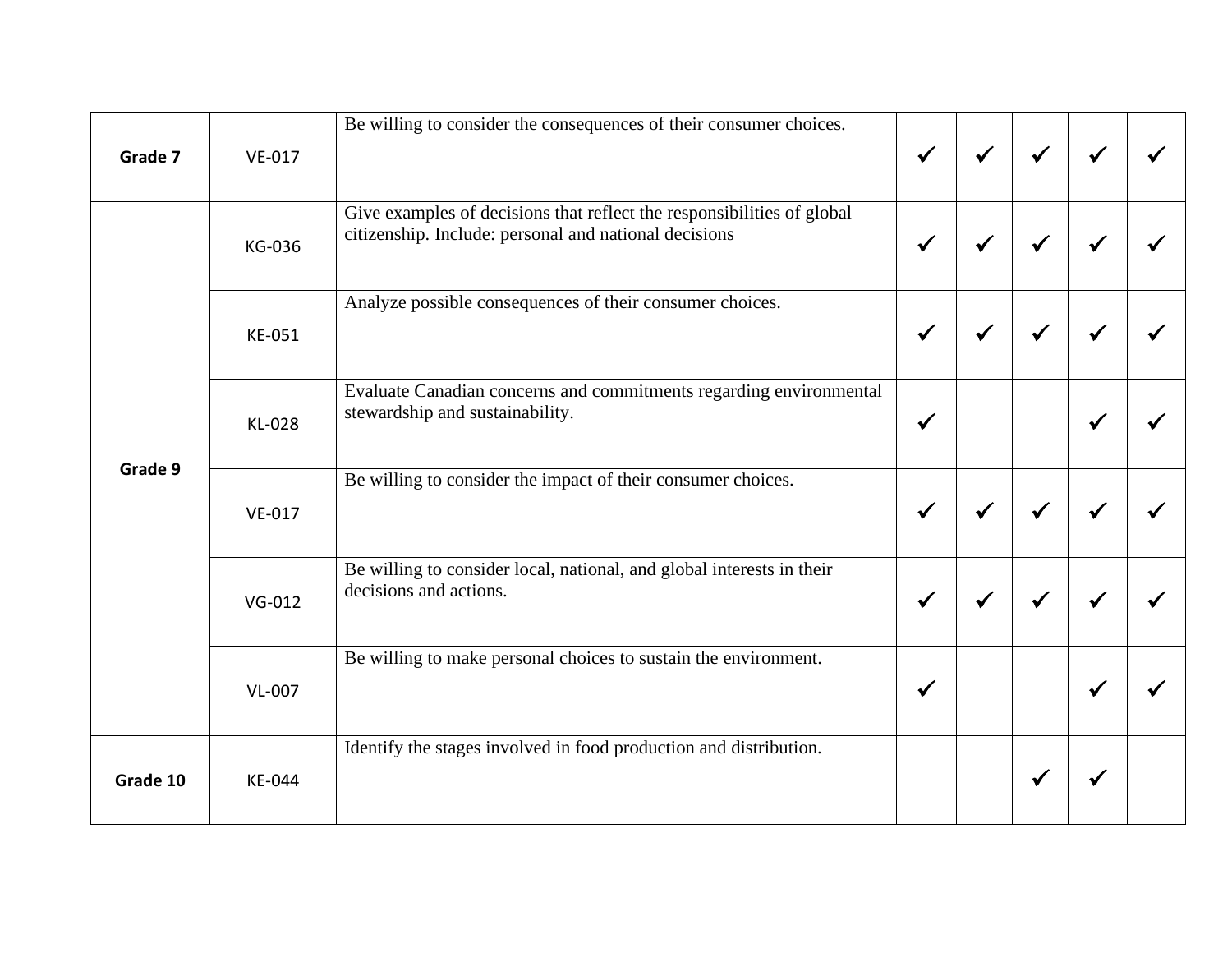| Grade 10 | KG-037  | Give examples of the potential impact of climate change on food<br>production.                                                                                      | $\checkmark$ |   |  |
|----------|---------|---------------------------------------------------------------------------------------------------------------------------------------------------------------------|--------------|---|--|
|          | KH-034  | Give examples of ways in which food production has changed over<br>time. Examples: soil conservation strategies, technological change                               |              |   |  |
|          | KI-005  | Identify human factors affecting the production and use of various types<br>of food. Examples: cultural, economic, political, environmental,<br>marketing           | $\checkmark$ |   |  |
|          | KL-023  | Describe the impact of various agricultural practices on the physical<br>environment. Examples: soil erosion, water quality, soil fertility                         | √            |   |  |
|          | KP-041  | Identify ways in which competing interests and needs influence control<br>and use of the land and natural resources in Canada. Examples: mining,<br>forestry, water | √            | ✔ |  |
|          | $S-103$ | Promote actions that reflect principles of environmental stewardship and<br>sustainability.                                                                         | $\checkmark$ |   |  |
|          | $S-302$ | Draw conclusions and make decisions based on research and various<br>types of evidence.                                                                             | $\checkmark$ |   |  |
|          | $S-303$ | Reconsider personal assumptions based on new information and ideas.                                                                                                 | $\checkmark$ |   |  |